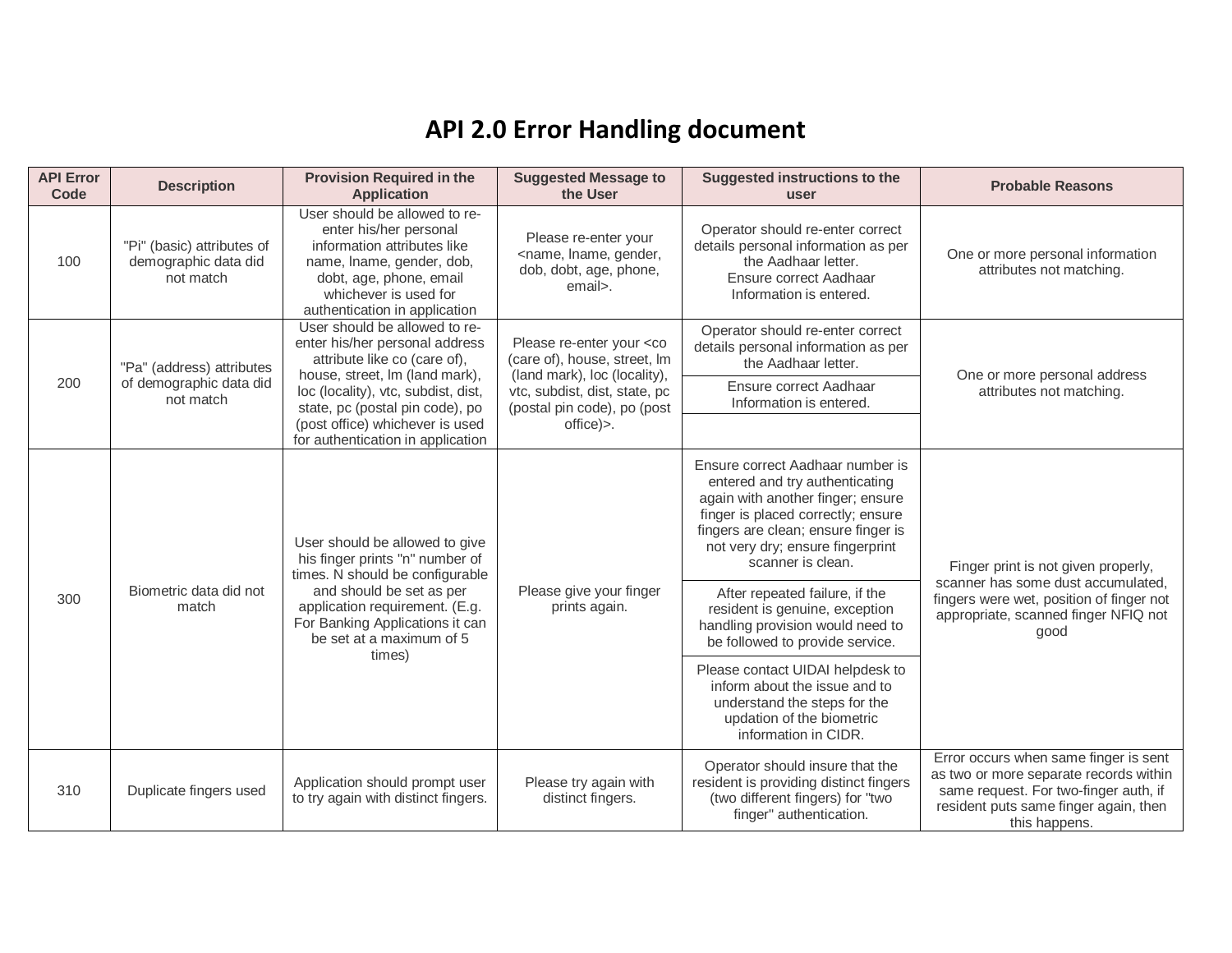| <b>API Error</b><br>Code | <b>Description</b>                                    | <b>Provision Required in the</b><br><b>Application</b>                                                                                                                                                                                                     | <b>Suggested Message to</b><br>the User                                       | <b>Suggested instructions to the</b><br>user                                                                                                             | <b>Probable Reasons</b>                                                                                                                                                                                                                                         |
|--------------------------|-------------------------------------------------------|------------------------------------------------------------------------------------------------------------------------------------------------------------------------------------------------------------------------------------------------------------|-------------------------------------------------------------------------------|----------------------------------------------------------------------------------------------------------------------------------------------------------|-----------------------------------------------------------------------------------------------------------------------------------------------------------------------------------------------------------------------------------------------------------------|
| 311                      | Duplicate Irises used                                 | Application should prompt user<br>to try again with distinct irises.                                                                                                                                                                                       | Please try again with<br>distinct irises.                                     | Operator should ensure that the<br>resident is providing distinct irises<br>(two different irises) for<br>authentication.                                | Error occurs when same iris is sent as<br>two or more separate records within<br>same request.                                                                                                                                                                  |
| 312                      | FMR and FIR cannot be<br>used in same transaction     | Application should ensure that<br>authentication request does not<br>mix FMR and FIR in the same<br>transaction e.g. in case of two<br>finger authentication, data for<br>two distinct fingers should<br>either be sent in FMR format or<br>in FIR format. | Technical Exception <no></no>                                                 | Contact technical helpdesk.                                                                                                                              | Auth packet cannot mix fingerprint<br>"image" records (FIR) and fingerprint<br>"minutiae" records (FMR). AUA app<br>should choose either one or another.<br>FMR is recommended.                                                                                 |
| 313                      | Single FIR record<br>contains more than one<br>finger | Application should prompt user<br>to try again by placing single<br>finger.                                                                                                                                                                                | Please try again by placing<br>Single finger on the<br>authentication device. | Operator should ensure that the<br>resident is providing single finger<br>for authentication.                                                            | As per ISO spec, one FIR can contain<br>one or more finger images within itself<br>(like slap, etc). UIDAI currently<br>supports single finger record only. If<br>there is a requirement to send 2<br>fingers, 2 different biometric records<br>should be sent. |
| 314                      | Number of FMR/FIR<br>should not exceed 10             | Application should ensure that<br>one auth request should not<br>contain more than 10 FMR/FIR<br>records.                                                                                                                                                  |                                                                               |                                                                                                                                                          | Auth Request has more than 10 finger<br>records                                                                                                                                                                                                                 |
| 315                      | Number of IIR should not<br>exceed 2                  | Application should ensure that<br>one auth request should not<br>contain more than 2 IIR<br>records.                                                                                                                                                       |                                                                               |                                                                                                                                                          | Auth Request has more than 2 iris<br>records                                                                                                                                                                                                                    |
| 316                      | Number of FID should<br>not exceed 1.                 | The biometric data is of type<br>"Face Image Data", application<br>must ensure that one auth<br>request should contain only<br>one face image data                                                                                                         |                                                                               |                                                                                                                                                          | Auth request has more than one " Face<br>image Data"                                                                                                                                                                                                            |
| 330                      | Biometrics locked by<br>Aadhaar holder                | Resident has securely locked<br>his Biometrics                                                                                                                                                                                                             |                                                                               | Resident has locked his biometrics<br>, he can invoke Resident portal or<br>M-Aadhaar and get his biometric<br>unlocked and get himself<br>authenticated | Resident can go to uidai resident portal<br>or maadhaar and get his biometrics<br>unlocked and get himself authenticated                                                                                                                                        |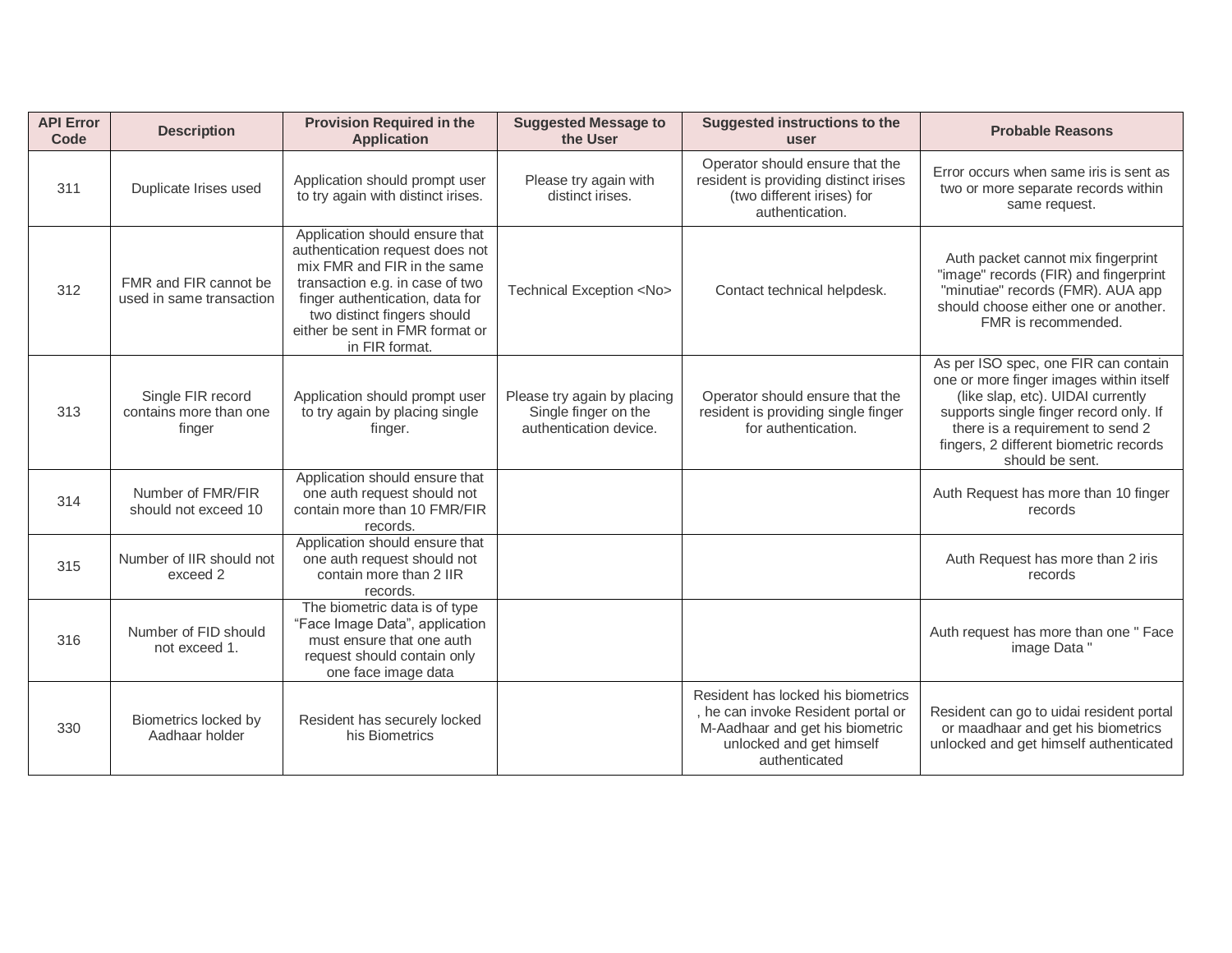| <b>API Error</b><br>Code | <b>Description</b>                                                        | <b>Provision Required in the</b><br><b>Application</b>                                                                                                                                                | <b>Suggested Message to</b><br>the User                                                                                                                               | <b>Suggested instructions to the</b><br><b>user</b>                                                                                           | <b>Probable Reasons</b>                                                                                                                                                                                                               |
|--------------------------|---------------------------------------------------------------------------|-------------------------------------------------------------------------------------------------------------------------------------------------------------------------------------------------------|-----------------------------------------------------------------------------------------------------------------------------------------------------------------------|-----------------------------------------------------------------------------------------------------------------------------------------------|---------------------------------------------------------------------------------------------------------------------------------------------------------------------------------------------------------------------------------------|
| 400                      | "OTP" validation failed                                                   | Application should have<br>provision for allowing user to<br>provide OTP value again and<br>after some retries<br>(configurable) option to<br>generate OTP again.                                     | Please provide correct<br>OTP value.                                                                                                                                  | If there are repeated failures user is<br>advised to generate new OTP and<br>send the authentication request<br>using the new OTP.            | Incorrect OTP value is entered. Input<br>not matching with the value in CIDR.                                                                                                                                                         |
| 402                      | "txn" value did not match<br>with "txn" value used in<br>Request OTP API. | Authenticator specific<br>transaction identifier.<br>Application must ensure that in<br>case of OTP based Auth<br>transaction the "txn" must be<br>exactly the same as was used<br>during OTP request | Technical Exception <>                                                                                                                                                | AUA application must ensure that<br>in case of OTP based<br>authentication the "txn" must be the<br>same as was used while otp<br>generation. | The transaction "txn" passed in auth<br>verify call doesnot match with the "txn"<br>that was used during OTP request<br>generation.                                                                                                   |
| 500                      | Invalid Skeyencryption                                                    | Application should not have<br>hard coded digital certificate<br>information. It should be<br>configurable.                                                                                           | Note: Application can<br>throw Auth API error code<br>number on screen. So that<br>contact centre or<br>application support<br>helpline can understand<br>the reason. | Please contact authsupport team of<br><b>UIDAI</b>                                                                                            | Use of wrong digital certificate for<br>encryption of AES-256 Key (session<br>key).                                                                                                                                                   |
| 501                      | Invalid value for "ci"<br>attribute in "Skey"<br>element                  | Application should not have<br>hard coded "ci" attribute value.<br>It should be configurable.                                                                                                         | Technical Exception <>                                                                                                                                                |                                                                                                                                               | Ensure that expiry date of UIDAI<br>certificate used for encryption of Skey<br>is specified as "ci" value.                                                                                                                            |
| 502                      | Invalid Pid Encryption                                                    | Application should do extensive<br>testing using UIDAI Test Auth<br>Service to ensure compliance<br>with auth API.                                                                                    | Technical Exception <no></no>                                                                                                                                         |                                                                                                                                               | Ensure that correct AES encryption has<br>been used.<br>Ensure that AES key used for<br>encryption of "Pid" XML was encrypted<br>and specified as value for Skey.                                                                     |
| 503                      | Invalid HMac encryption                                                   | Application should do extensive<br>testing using UIDAI Test Auth<br>Service to ensure compliance<br>with auth API.                                                                                    | Technical Exception <no></no>                                                                                                                                         |                                                                                                                                               | Ensure that correct AES encryption has<br>been used.<br>Ensure that AES key used for<br>encryption of "Hmac" was encrypted<br>and specified as value for Skey.<br>Ensure that same AES key is used for<br>encryption of Pid and Hmac. |
| 504                      | Session key re-initiation<br>required due to expiry or<br>key out of sync | Application should have a<br>provision to send full session<br>key and initiate a new session<br>in case of such failure.                                                                             | Technical Exception <no></no>                                                                                                                                         | Please try again.                                                                                                                             | When Synchronized Session Key<br>scheme is used, this can happen if<br>either session is expired (currently<br>configured to max 4 hrs) or if the key<br>goes out of sync.                                                            |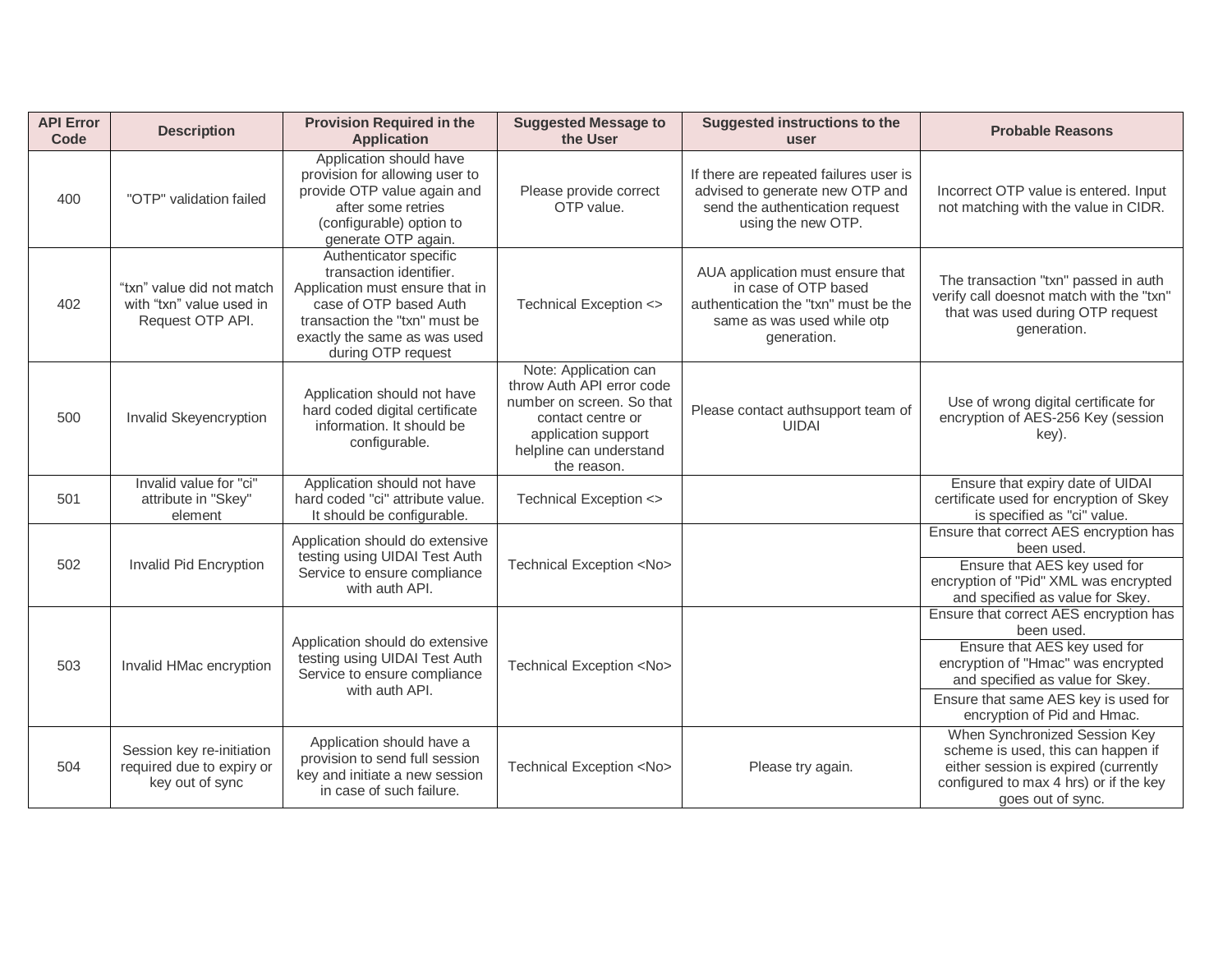| <b>API Error</b><br>Code | <b>Description</b>                                               | <b>Provision Required in the</b><br><b>Application</b>                                                                                                                                                                                                                                                                                                                                                                                                                               | <b>Suggested Message to</b><br>the User | <b>Suggested instructions to the</b><br>user                                                                                                      | <b>Probable Reasons</b>                                                                                                                                                                                                                                                                                                            |
|--------------------------|------------------------------------------------------------------|--------------------------------------------------------------------------------------------------------------------------------------------------------------------------------------------------------------------------------------------------------------------------------------------------------------------------------------------------------------------------------------------------------------------------------------------------------------------------------------|-----------------------------------------|---------------------------------------------------------------------------------------------------------------------------------------------------|------------------------------------------------------------------------------------------------------------------------------------------------------------------------------------------------------------------------------------------------------------------------------------------------------------------------------------|
| 505                      | Synchronized Skey<br>usage is not allowed                        | Application should use full skey                                                                                                                                                                                                                                                                                                                                                                                                                                                     | Technical Exception <no></no>           | Switch to full skey scheme                                                                                                                        | This happens when AUA does not have<br>privilage to use SSK scheme                                                                                                                                                                                                                                                                 |
| 510                      | Invalid Auth XML format                                          | Please ensure that the latest<br>Application Authentication<br>recommended API is used for<br>request should comply to<br>application development. Refer<br>Authentication API latest<br>UIDAI website for the latest version<br>version and application should<br>Technical Exception <no><br/>of API.<br/>validate its structure before<br/>If this does not resolve the issue<br/>sending it to CIDR for<br/>than please contact technical<br/>authentication.<br/>helpdesk.</no> |                                         |                                                                                                                                                   | Non compliance with supported<br>Authentication API version structure in<br>CIDR.                                                                                                                                                                                                                                                  |
|                          |                                                                  |                                                                                                                                                                                                                                                                                                                                                                                                                                                                                      |                                         |                                                                                                                                                   |                                                                                                                                                                                                                                                                                                                                    |
| 511                      | Invalid PID XML format                                           | Application Authentication<br>request should comply to PID<br>XML format defined in<br><b>Authentication API latest</b><br>version and structural validation                                                                                                                                                                                                                                                                                                                         | Technical Exception <no></no>           | Please ensure that the latest<br>recommended API is used for<br>application development. Refer<br>UIDAI website for the latest version<br>of API. | Non compliance with supported<br>Authentication API version structure in<br>CIDR.                                                                                                                                                                                                                                                  |
|                          |                                                                  | should be done before<br>encryption of PID XML.                                                                                                                                                                                                                                                                                                                                                                                                                                      |                                         | If this does not resolve the issue<br>than please contact technical<br>helpdesk.                                                                  |                                                                                                                                                                                                                                                                                                                                    |
| 512                      | Invalid Aadhaar holder<br>consent in "rc" attribute<br>of "Auth" | Aadhaar holder consent to do<br>the Aadhaar based<br>authentication using OTP or<br>Biometrics. Only allowed value<br>is "Y".                                                                                                                                                                                                                                                                                                                                                        |                                         | Without explicit informed consent of<br>the Aadhaar holder AUA/Sub-AUA<br>application should not call this API                                    | "rc" is a mandatory attribute . AUA<br>/sub-AUA application must ensure to<br>have an explicit concent from the<br>aadhaar holder before making an API<br>call.                                                                                                                                                                    |
| 513                      | <b>Invalid Protobuf Format</b>                                   | Incorrect Binary format of the<br><b>PID Block</b>                                                                                                                                                                                                                                                                                                                                                                                                                                   | Technical Exception <no></no>           |                                                                                                                                                   | Application must verify the protobuf<br>format being used for PID creation                                                                                                                                                                                                                                                         |
| 520                      | Invalid "tid" value                                              | In case of Registered devices,<br>value should be passed as<br>"registered" for all biometric<br>based authentication and value<br>for the attribute "" in case of a<br>non biometric based<br>transaction.                                                                                                                                                                                                                                                                          | Technical Exception <no></no>           |                                                                                                                                                   | In case of Auth API 2.0 registered<br>device specification the "tid" attribute<br>must "registered" for all biometric<br>based authentication and value for the<br>attribute "" in case of a non biometric<br>based transaction. The value must be<br>all lower case, no spaces or special<br>char else will result in this error. |
| 521                      | Invalid "dc" code under<br>Meta tag                              | "dc" is a mandatory attribute for<br>biometric based auth Unique<br>Registered Device Code. " dc"<br>is returned by RD Service when<br>using biometric authentication                                                                                                                                                                                                                                                                                                                | Technical Exception <no></no>           |                                                                                                                                                   | Application should obtain proper device<br>code from the certified RD service and<br>use the same for biometric based<br>authentication., non valid or non<br>registered devie would result in the                                                                                                                                 |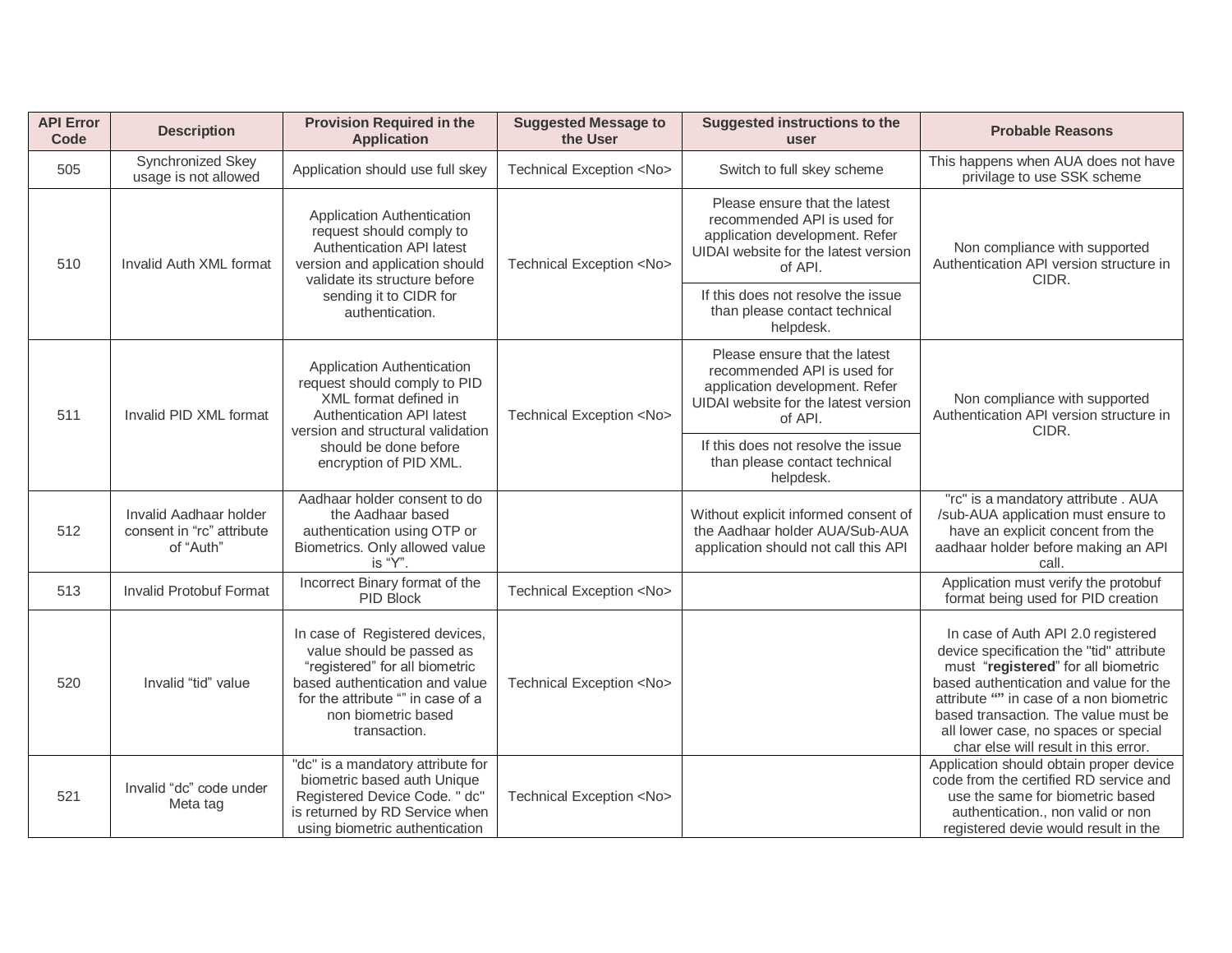| <b>API Error</b><br><b>Code</b> | <b>Description</b>                                                                                                                                                                       | <b>Provision Required in the</b><br><b>Application</b>                                                                                                                                  | <b>Suggested Message to</b><br>the User | <b>Suggested instructions to the</b><br>user                                                                     | <b>Probable Reasons</b>                                                                                                                                                                                                       |
|---------------------------------|------------------------------------------------------------------------------------------------------------------------------------------------------------------------------------------|-----------------------------------------------------------------------------------------------------------------------------------------------------------------------------------------|-----------------------------------------|------------------------------------------------------------------------------------------------------------------|-------------------------------------------------------------------------------------------------------------------------------------------------------------------------------------------------------------------------------|
|                                 |                                                                                                                                                                                          |                                                                                                                                                                                         |                                         |                                                                                                                  | same error                                                                                                                                                                                                                    |
| 524                             | Invalid "mi" code under<br>Meta tag                                                                                                                                                      | "mi" Model Id is a mandatory<br>attribute for biometric based<br>auth as part of Registered<br>device specification . Returned<br>by RD Service when using<br>biometric authentication. | Technical Exception <no></no>           |                                                                                                                  | Application should obtain proper "mi"<br>Model Id details from the certified RD<br>service and use the same for biometric<br>based authentication., non valid or non<br>registered device model would fail with<br>same error |
| 527                             | Invalid "mc" code under<br>Meta tag.                                                                                                                                                     | "mc" attribute holds registered<br>device public key certificate.<br>This is signed with device<br>provider key. Returned by RD<br>Service when using biometric<br>authentication.      | Technical Exception <no></no>           |                                                                                                                  | Application must ensure that a valid<br>"mc" is used in the request and is<br>signed by device provider key. A<br>wrong "mc" passed in the request<br>would result in same error                                              |
| 528                             | Device - Key Rotation<br>policy                                                                                                                                                          | The device certificate used in<br>the request is not meeting the<br>UIDAI key rotation policy<br>guidelines.                                                                            | Technical Exception <no></no>           | Please contact authsupport team of<br><b>UIDAI</b>                                                               | The Device certificate used the API<br>request is not meeting the UIDAI key<br>rotation policy guidelines                                                                                                                     |
|                                 | Application should pass valid<br>AUA code in authentication<br>Invalid authenticator<br>request which is registered with<br>code<br>UIDAI. Value of this code<br>should be configurable. |                                                                                                                                                                                         |                                         |                                                                                                                  | AUA code used in Authentication<br>request is not valid.                                                                                                                                                                      |
| 530                             |                                                                                                                                                                                          | Technical Exception <no></no>                                                                                                                                                           |                                         | or<br>AUA code used in the Auth URL is not<br>same as the AUA code used in the<br>Auth XML.                      |                                                                                                                                                                                                                               |
| 540                             | Invalid Auth XML version                                                                                                                                                                 | Application should pass<br>supported valid API version in<br>authentication request. Value of<br>this should be configurable.                                                           | Technical Exception <no></no>           |                                                                                                                  | API version used in Auth XML<br>(Authentication request) is either not<br>supported or invalid.                                                                                                                               |
|                                 |                                                                                                                                                                                          | Application should pass<br>supported valid API PID XML                                                                                                                                  |                                         |                                                                                                                  | Version of the "Pid" element used                                                                                                                                                                                             |
| 541                             | Invalid PID XML version                                                                                                                                                                  | version in authentication<br>request. Value of this should be<br>configurable.                                                                                                          | Technical Exception <no></no>           |                                                                                                                  | In the PID XML (Authentication<br>request) is either not supported or<br>invalid.                                                                                                                                             |
| 542                             | AUA not authorized for<br>ASA.                                                                                                                                                           | Application should ensure link<br>is in place between AUA-ASA<br>before sending request to<br>CIDR.                                                                                     |                                         | Ensure the authentication request<br>is being sent through the<br>authorized ASA as per the records<br>of UIDAI. | This error will be returned if AUA and<br>ASA do not have linking in the portal                                                                                                                                               |
|                                 |                                                                                                                                                                                          |                                                                                                                                                                                         |                                         | or                                                                                                               |                                                                                                                                                                                                                               |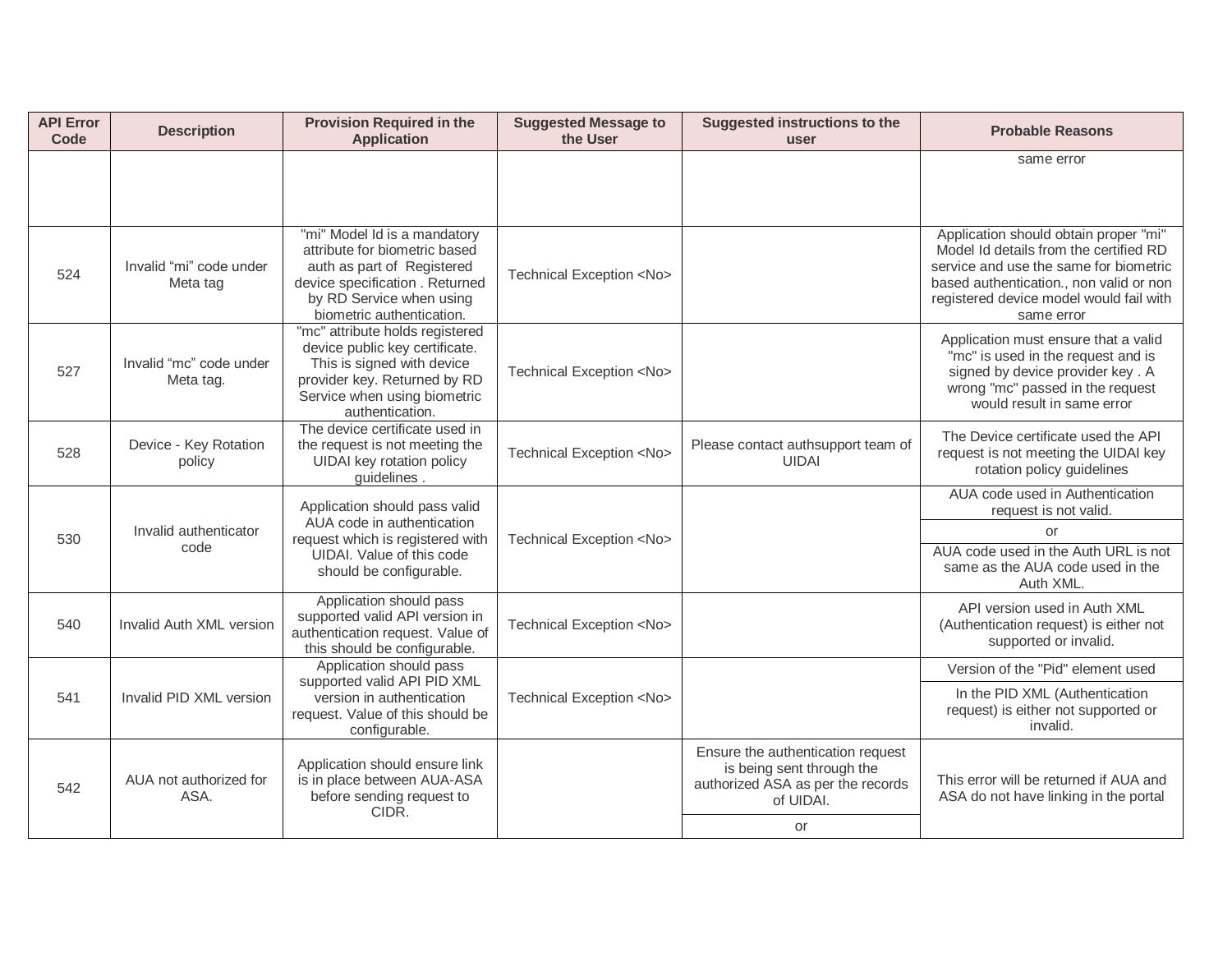| <b>API Error</b><br>Code | <b>Description</b>                                                                                            | <b>Provision Required in the</b><br><b>Application</b>                                                                                                                                                                                                                                          | <b>Suggested Message to</b><br>the User                                                                                         | <b>Suggested instructions to the</b><br><b>USer</b>                                                                             | <b>Probable Reasons</b>                                                                                                                                                                                                                                                                                                 |
|--------------------------|---------------------------------------------------------------------------------------------------------------|-------------------------------------------------------------------------------------------------------------------------------------------------------------------------------------------------------------------------------------------------------------------------------------------------|---------------------------------------------------------------------------------------------------------------------------------|---------------------------------------------------------------------------------------------------------------------------------|-------------------------------------------------------------------------------------------------------------------------------------------------------------------------------------------------------------------------------------------------------------------------------------------------------------------------|
|                          |                                                                                                               |                                                                                                                                                                                                                                                                                                 |                                                                                                                                 | Please contact UIDAI helpdesk to<br>report the issue and to understand<br>further steps for the updation of<br>ASA-AUA linkage. |                                                                                                                                                                                                                                                                                                                         |
|                          |                                                                                                               | Application should ensure Sub-                                                                                                                                                                                                                                                                  |                                                                                                                                 | Ensure the authentication request<br>is being sent through the<br>associated AUA as per the records<br>of UIDAI.                | This error will be returned if Sub-AUA                                                                                                                                                                                                                                                                                  |
| 543                      | Sub-AUA not associated<br>with "AUA"                                                                          | AUA is added and associated<br>with correct AUA before                                                                                                                                                                                                                                          |                                                                                                                                 | or                                                                                                                              | specified in "sa" attribute is not added                                                                                                                                                                                                                                                                                |
|                          | sending request to CIDR.<br>Application should use valid<br>attributes defined in API for                     |                                                                                                                                                                                                                                                                                                 | Please contact UIDAI helpdesk to<br>report the issue and to understand<br>further steps for the updation of<br>ASA-AUA linkage. | as "Sub-AUA" in portal                                                                                                          |                                                                                                                                                                                                                                                                                                                         |
|                          |                                                                                                               |                                                                                                                                                                                                                                                                                                 |                                                                                                                                 |                                                                                                                                 | Invalid attributes used in Uses tag.                                                                                                                                                                                                                                                                                    |
| 550                      | Invalid "Uses" element<br>attributes                                                                          | <uses> tag and validation on<br/>Auth request should be done<br/>before sending request to<br/>CIDR.</uses>                                                                                                                                                                                     | Technical Exception <no></no>                                                                                                   |                                                                                                                                 | This error is typically reported if "bt"<br>attribute has been specified but<br>bio="n" in Uses element. "bt" attribute<br>is required only if bio="y" in Uses<br>element.                                                                                                                                              |
| 552                      | WADH Validation failed                                                                                        | "WADH" - Wrapper API data<br>hash, SHOULD BE empty for<br>all regular authentication<br>transactions and must be<br>ONLY used for specific<br>transaction types such as<br>eKYC and Update APIs. We<br>can also result in similar error<br>in case of WADH validation<br>failure from auth side | Technical Exception <no></no>                                                                                                   |                                                                                                                                 | AUA application must ensure that the<br>"WADH" attribute is passed empty for<br>all regular authentication transactions<br>and used ONLY for wrapper API<br>transaction calls such as eKYC and<br>Update APIs.<br>Bug in AUA Application can also result<br>in similar error and result with WADH<br>validation failure |
| 553                      | Registered devices<br>currently not supported.<br>This feature is being<br>implemented in a<br>phased manner. | Returned when the registered<br>device services are not<br>supported. Request you to get<br>in touch with Athsupport team                                                                                                                                                                       | Technical Exception <no></no>                                                                                                   |                                                                                                                                 | Returned when the registered device<br>services are not supported. Request<br>you to get in touch with Athsupport<br>team                                                                                                                                                                                               |
| 554                      | Public devices are not<br>allowed to be used                                                                  | Returned when the public<br>devices are not supported by<br>the API or completely faced out<br>from the UIDAI ecosystem.                                                                                                                                                                        | Technical Exception <no></no>                                                                                                   |                                                                                                                                 | Returned when the public devices are<br>not supported by the API or completely<br>faced out from the UIDAI ecosystem.<br>Request you to get in touch with                                                                                                                                                               |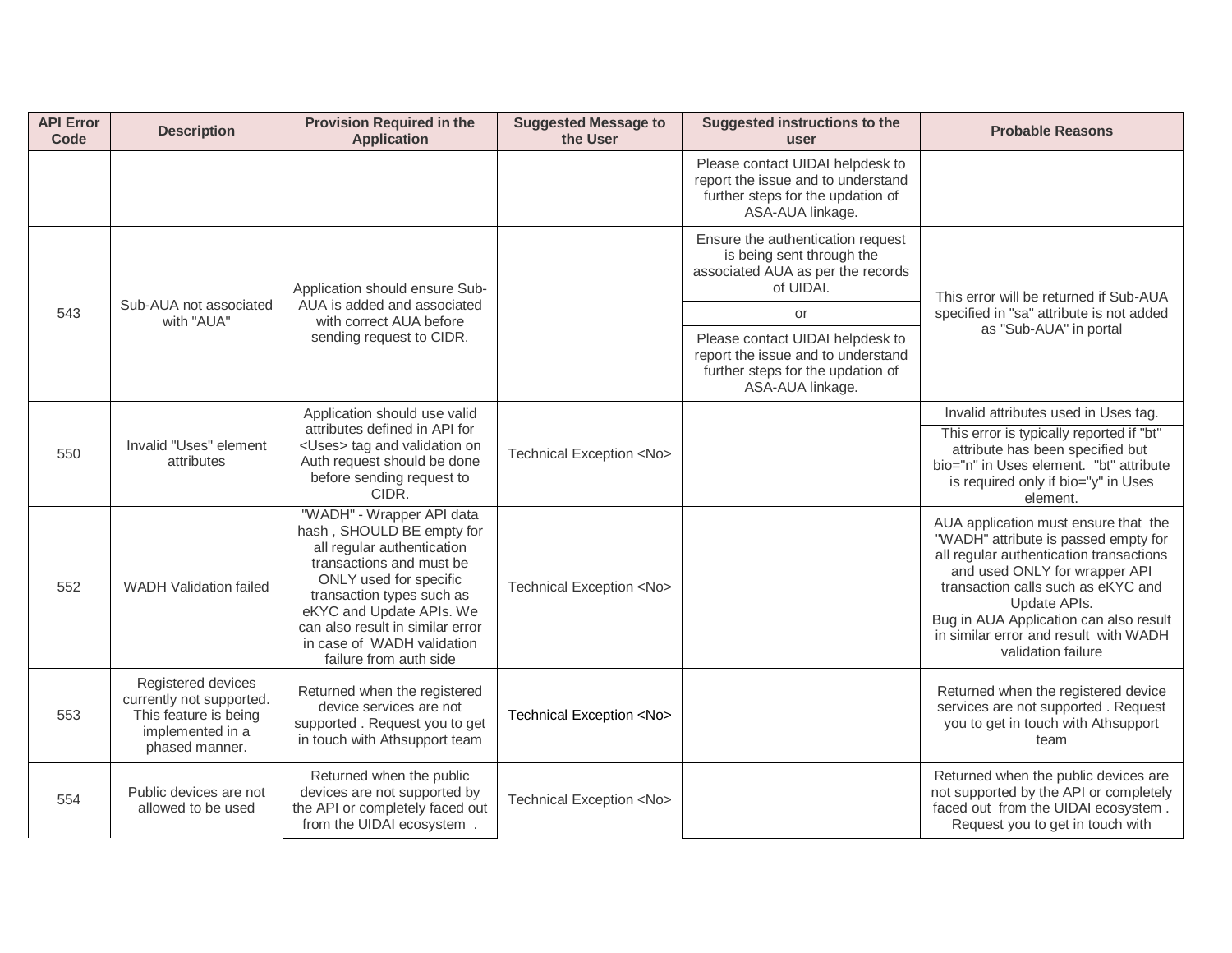| <b>API Error</b><br>Code | <b>Description</b>                                               | <b>Provision Required in the</b><br><b>Application</b>                                                                                                                                                                                                                                                                                                                                                                 | <b>Suggested Message to</b><br>the User | Suggested instructions to the<br>user | <b>Probable Reasons</b>                                                                                                                                                                                                                                                                                                                                            |
|--------------------------|------------------------------------------------------------------|------------------------------------------------------------------------------------------------------------------------------------------------------------------------------------------------------------------------------------------------------------------------------------------------------------------------------------------------------------------------------------------------------------------------|-----------------------------------------|---------------------------------------|--------------------------------------------------------------------------------------------------------------------------------------------------------------------------------------------------------------------------------------------------------------------------------------------------------------------------------------------------------------------|
|                          |                                                                  | Request you to get in touch<br>with Athsupport team                                                                                                                                                                                                                                                                                                                                                                    |                                         |                                       | Athsupport team                                                                                                                                                                                                                                                                                                                                                    |
| 555                      | rdsld is invalid and not<br>part of certification<br>registry    | "rdsid" Registered Device<br>Service ID. The application<br>should input a valid rdsid which<br>is certified and listed in registry<br>xml and passed in the request<br>. This attribute is mandatory for<br>biometric based transactions. If<br>the registered devices service<br>is not used, the value for the<br>attribute can be NA or else the<br>attribute itself may not part of<br>the request xml            | Technical Exception <no></no>           |                                       | AUA application should input a valid<br>rdsid which is certified and listed in<br>registry xml and passed in the request<br>. This attribute is mandatory for all<br>biometric based transaction and If the<br>registered devices service is not used,<br>the value for the attribute can be NA or<br>else the attribute itself may not part of<br>the request xml |
| 556                      | rds Ver is invalid and not<br>part of certification<br>registry. | "rdsVer" Registered Device<br>Service Version, The<br>application should input a valid<br>"rdsVer" which is certified and<br>listed in registry xml and<br>passed in the request. This<br>attribute is mandatory for<br>biometric based transactions. If<br>the registered devices service<br>is not used, the value for the<br>attribute can be NA or else the<br>attribute itself may not part of<br>the request xml | Technical Exception <no></no>           |                                       | AUA application should input a valid<br>rdsVer which is certified and listed in<br>registry xml . This attribute is<br>mandatory for all biometric based<br>transaction and If the registered<br>devices service is not used, the value<br>for the attribute can be NA or else the<br>attribute itself may not part of the<br>request xml                          |
| 557                      | dpld is invalid and not<br>part of certification<br>registry.    | "dpid" Registered Device<br>Provider ID. The application<br>should input a valid "dpid"<br>which is certified and listed in<br>registry xml. This attribute is<br>mandatory for biometric based<br>transactions. If the registered<br>devices service is not used, the<br>value for the attribute can be<br>NA or else the attribute itself<br>may not part of the request xml                                         | Technical Exception <no></no>           |                                       | AUA application should input a valid<br>dpid which is certified and listed in<br>registry xml . This attribute is<br>mandatory for all biometric based<br>transaction and If the registered<br>devices service is not used, the value<br>for the attribute can be NA or else the<br>attribute itself may not part of the<br>request xml                            |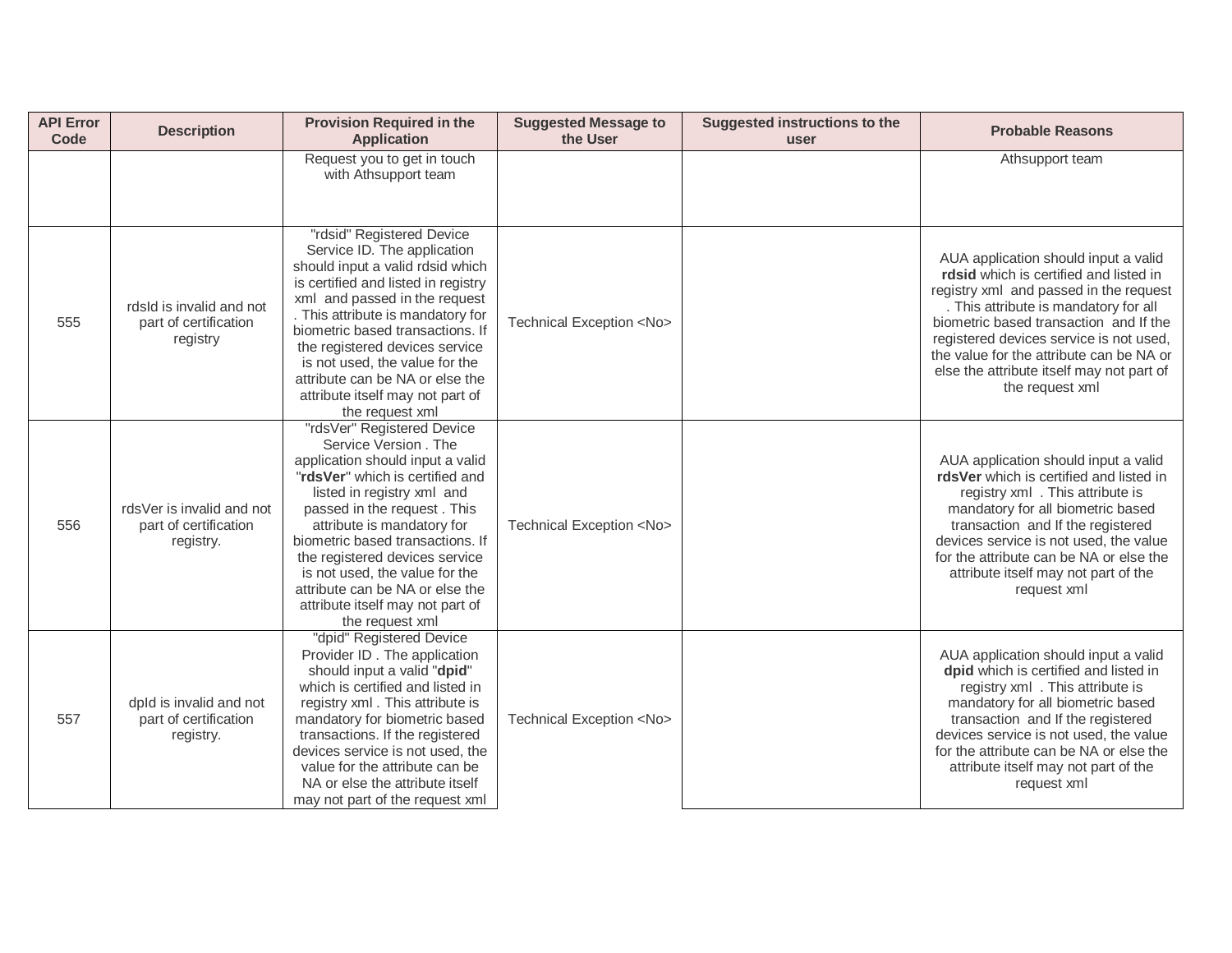| <b>API Error</b><br><b>Code</b> | <b>Description</b>                                                                                                  | <b>Provision Required in the</b><br><b>Application</b>                                                                                                                              | <b>Suggested Message to</b><br>the User                                                                 | <b>Suggested instructions to the</b><br>user                                                                                                   | <b>Probable Reasons</b>                                                                                                                                                                                    |
|---------------------------------|---------------------------------------------------------------------------------------------------------------------|-------------------------------------------------------------------------------------------------------------------------------------------------------------------------------------|---------------------------------------------------------------------------------------------------------|------------------------------------------------------------------------------------------------------------------------------------------------|------------------------------------------------------------------------------------------------------------------------------------------------------------------------------------------------------------|
| 558                             | Invalid dih                                                                                                         | "dih" Device Info Hash is a<br>mandatory attribte and has to<br>be calculated by Registered<br>Device (RD) service during the<br>PID block capture when using<br>biometrics         | Technical Exception <no></no>                                                                           |                                                                                                                                                | "dih" Device Info Hash is a mandatory<br>attribte and has to be calculated by<br>Registered Device (RD) service during<br>the PID block capture when using<br>biometrics                                   |
| 559                             | Device Certificate has<br>expired                                                                                   | Application should use a valid<br>device certificate, this error is<br>reported when the validity of<br>the device certificate is expired                                           | Technical Exception <no></no>                                                                           |                                                                                                                                                | Application should use a valid device<br>certificate, this error is reported when<br>the validity of the device certificate is<br>expired. Please contatct the device<br>provider                          |
| 560                             | <b>DP Master Certificate</b><br>has expired                                                                         | Application should use a valid<br>device provider certificate, the<br>subject error is reported when<br>the validity of the device<br>provider certificate is expired               | Technical Exception <no></no>                                                                           |                                                                                                                                                | Application should use a valid device<br>provider certificate, the subject error is<br>reported when the validity of the device<br>provider certificate is expired, please<br>contatct the device provider |
|                                 | Request expired ("Pid-<br>>ts" value is older than N<br>hours where N is a<br>configured threshold in               | AUA application should not<br>store Pid block and in case of<br>application which are using<br>thick client there should be a<br>provision to sync up date with<br>server at start. | In case of<br>1 <sub>1</sub><br>Device/Client based<br>Application                                      | Please verify that the device/client<br>date/time is synchronised with<br>Indian Standard Time (IST) and<br>resend the authentication request. | Either Device/Client/Server date/time is<br>behind current one or old stored pid is<br>getting sent.                                                                                                       |
| 561                             |                                                                                                                     |                                                                                                                                                                                     | Either device<br>a.<br>date/time is behind current<br>date/time or request is old.<br>Please try again. |                                                                                                                                                |                                                                                                                                                                                                            |
|                                 | authentication server)                                                                                              |                                                                                                                                                                                     | 2.<br>In case of web<br>based Application<br><b>Technical Exception</b>                                 |                                                                                                                                                |                                                                                                                                                                                                            |
|                                 |                                                                                                                     |                                                                                                                                                                                     | a.<br>$<$ No $>$                                                                                        |                                                                                                                                                |                                                                                                                                                                                                            |
|                                 |                                                                                                                     |                                                                                                                                                                                     | 1 <sub>1</sub><br>In case of<br>Device/Client based<br>Application                                      | Please verify that the device/client<br>date/time is synchronised with<br>Indian Standard Time (IST) and<br>resend the authentication request. | Device/Client/server date/time is ahead<br>than current date/time.                                                                                                                                         |
| 562                             | Timestamp value is<br>future time (value<br>specified "Pid->ts" is<br>ahead of authentication<br>server time beyond | AUA application should not<br>store Pid block and in case of<br>application which are using<br>thick client there should be a<br>provision to sync up date with                     | Either device<br>a.<br>date/time is ahead current<br>date/time or request is old.<br>Please try again.  |                                                                                                                                                |                                                                                                                                                                                                            |
|                                 | acceptable threshold)                                                                                               | server at start.                                                                                                                                                                    | 2.<br>In case of web<br>based Application                                                               |                                                                                                                                                |                                                                                                                                                                                                            |
|                                 |                                                                                                                     |                                                                                                                                                                                     | <b>Technical Exception</b><br>a.<br>$<$ No $>$                                                          |                                                                                                                                                |                                                                                                                                                                                                            |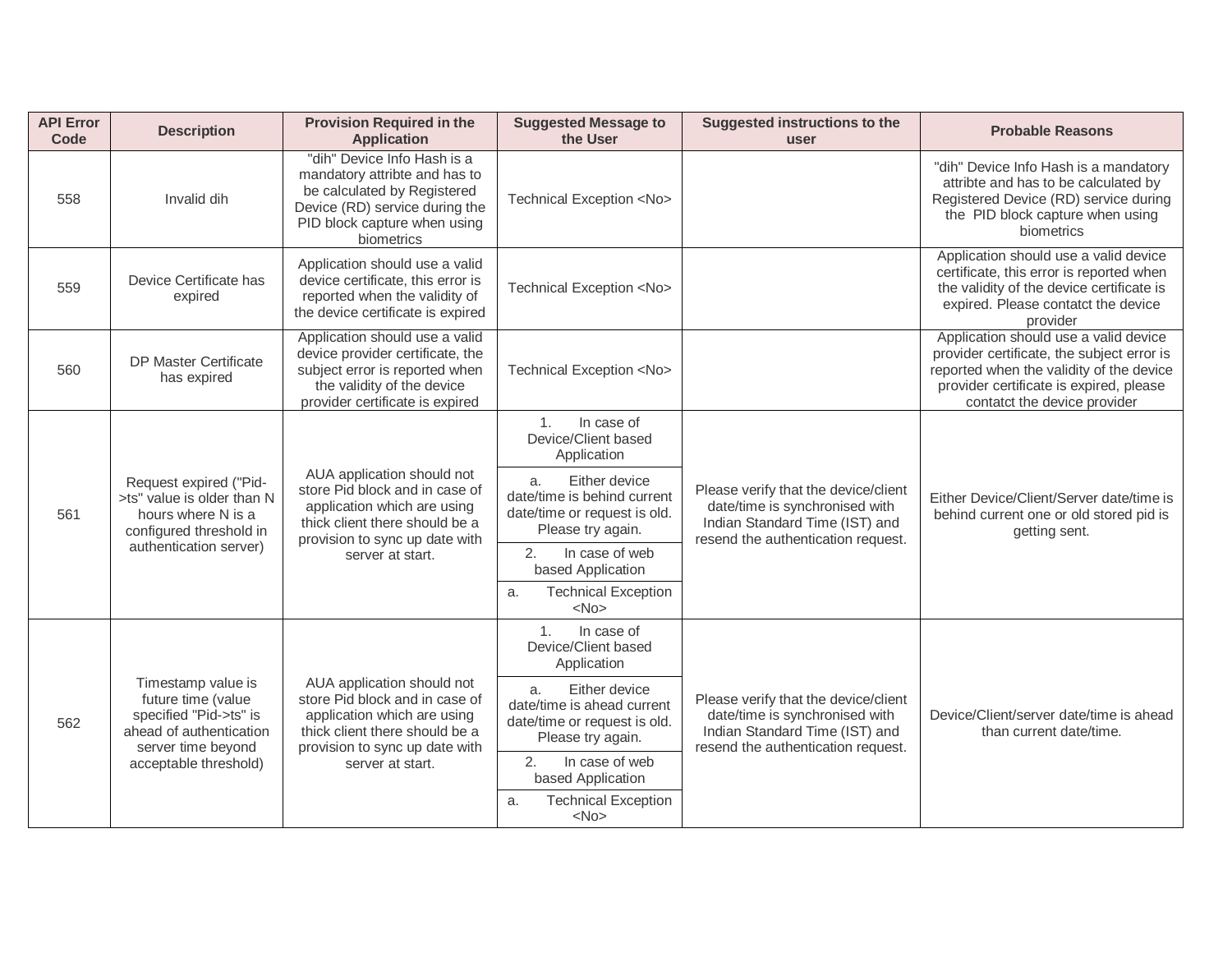| <b>API Error</b><br><b>Code</b> | <b>Description</b>                                                                                                                                                                                           | <b>Provision Required in the</b><br><b>Application</b>                                                                                                 | <b>Suggested Message to</b><br>the User | <b>Suggested instructions to the</b><br>user                       | <b>Probable Reasons</b>                                                                                                                                                                           |
|---------------------------------|--------------------------------------------------------------------------------------------------------------------------------------------------------------------------------------------------------------|--------------------------------------------------------------------------------------------------------------------------------------------------------|-----------------------------------------|--------------------------------------------------------------------|---------------------------------------------------------------------------------------------------------------------------------------------------------------------------------------------------|
| 563                             | Duplicate request (this<br>error occurs when<br>exactly same<br>authentication request<br>was re-sent by AUA)                                                                                                | Application should ask user to<br>try again.                                                                                                           | Please submit your<br>request again.    | User is required to send the<br>authentication request once again. | If same "Auth XML" is sent more than<br>once to server, then, 2nd and<br>subsequent requests will fail with this<br>error.                                                                        |
| 564                             | <b>HMAC Validation failed</b>                                                                                                                                                                                | Application should create<br>HMAC using SHA-256                                                                                                        | Technical Exception <no></no>           |                                                                    | HMAC is not calculated using API<br>defined algorithm                                                                                                                                             |
| 565                             | AUA License key has<br>expired                                                                                                                                                                               | Application should have a<br>configurable License key<br>management feature through<br>which one can manage Key<br>without changing application.       | Technical Exception <no></no>           |                                                                    | Current AUA License has expired.                                                                                                                                                                  |
| 566                             | Invalid non-decryptable<br>license key                                                                                                                                                                       | The licence key used is not<br>decryptable                                                                                                             | Technical Exception <no></no>           |                                                                    | License key used in application is<br>invalid.                                                                                                                                                    |
| 567                             | Invalid input (this error<br>occurs when some<br>unsupported characters<br>were found in Indian<br>language values,<br>"Iname" or "lav")                                                                     | Application should have<br>client/server level checks to<br>stop users to input unsupported<br>characters.                                             | Technical Exception <no></no>           |                                                                    | some unsupported characters were<br>found in Indian language values,<br>"Iname" or "lav" in Auth request XML                                                                                      |
| 568                             | <b>Unsupported Language</b>                                                                                                                                                                                  | Application should have<br>client/server level checks to<br>restrict users to only select<br>language from API supported<br>local Language.            | Technical Exception <no></no>           |                                                                    | Value of "lang" attribute is not from the<br>list supported by authapi.                                                                                                                           |
| 569                             | Digital signature<br>verification failed (this<br>means that<br>authentication request<br>XML was modified after<br>it was signed)                                                                           | Application should ensure<br>security of data end to end ie.<br>From client/device to CIDR<br>server by using appropriate<br>communication protocol.   | Technical Exception <no></no>           |                                                                    | Authentication request XML was<br>modified after it was signed.                                                                                                                                   |
| 570                             | Invalid key info in digital<br>signature (this means<br>that certificate used for<br>signing the<br>authentication request is<br>not valid - it is either<br>expired, or does not<br>belong to the AUA or is | Application should have an<br>independent module for signing<br>Auth XML and certificate<br>should be stored and manage<br>outside of the application. | Technical Exception <no></no>           |                                                                    | Certificate used for signing the<br>authentication request is not valid - it is<br>either expired, or does not belong to<br>the AUA or is not created by a well-<br>known Certification Authority |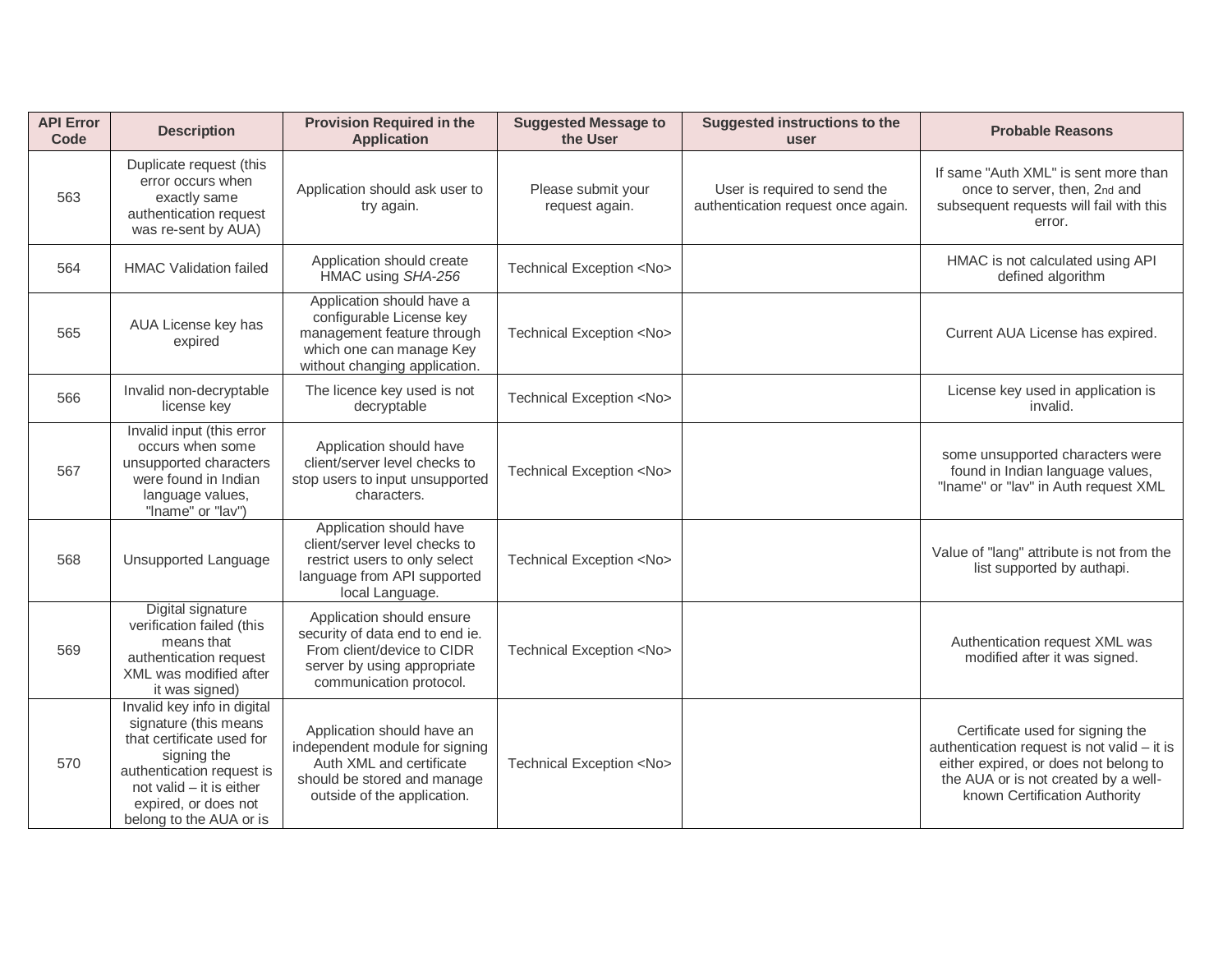| <b>API Error</b><br>Code | <b>Description</b>                                                                                                                                                                                                           | <b>Provision Required in the</b><br><b>Application</b>                                                                                            | <b>Suggested Message to</b><br>the User                                                                  | Suggested instructions to the<br>user                                                                      | <b>Probable Reasons</b>                                                                                                                                                              |
|--------------------------|------------------------------------------------------------------------------------------------------------------------------------------------------------------------------------------------------------------------------|---------------------------------------------------------------------------------------------------------------------------------------------------|----------------------------------------------------------------------------------------------------------|------------------------------------------------------------------------------------------------------------|--------------------------------------------------------------------------------------------------------------------------------------------------------------------------------------|
|                          | not created by a well-<br>known Certification<br>Authority)                                                                                                                                                                  |                                                                                                                                                   |                                                                                                          |                                                                                                            |                                                                                                                                                                                      |
| 571                      | PIN Requires reset (this<br>error will be returned if<br>resident is using the<br>default PIN which needs<br>to be reset before<br>usage)                                                                                    |                                                                                                                                                   | Please reset your PIN in<br><b>UIDAI</b> updation application<br>and use new PIN in this<br>application. | Please change your default PIN<br>through UIDAI updation client and<br>resend your authentication request. | This error will be returned if resident is<br>using the default PIN which needs to<br>be reset before usage.                                                                         |
| 572                      | Invalid biometric position<br>(This error is returned if<br>biometric position value<br>"pos" attribute in "Bio"<br>element - is not<br>applicable for a given<br>biometric type - "type"<br>attribute in "Bio"<br>element.) | Application should have client<br>level validation to check "type"<br>and corresponding valid "pos"<br>values before creating PID<br>block.       | Technical Exception <no></no>                                                                            |                                                                                                            | This error is returned if biometric<br>position value - "pos" attribute in "Bio"<br>element - is not applicable for a given<br>biometric type - "type" attribute in "Bio"<br>element |
| 573                      | Pi usage not allowed as<br>per license                                                                                                                                                                                       | Application should have a<br>configurable business rule<br>which can restrict the usage of<br>Pi attribute based on AUA<br>license authorization. | Technical Exception <no></no>                                                                            |                                                                                                            | Pi usage not allowed as per license                                                                                                                                                  |
| 574                      | Pa usage not allowed as<br>per license                                                                                                                                                                                       | Application can have a client<br>level check to restrict/allow<br>entry of "pa" attribute as per<br>license of AUA.                               | Technical Exception <no></no>                                                                            |                                                                                                            | Pa usage not allowed as per license                                                                                                                                                  |
| 575                      | Pfa usage not allowed<br>as per license                                                                                                                                                                                      | Application can have a client<br>level check to restrict/allow<br>entry of "pfa" attribute as per<br>license of AUA.                              | Technical Exception <no></no>                                                                            |                                                                                                            | Pfa usage not allowed as per license                                                                                                                                                 |
| 576                      | FMR usage not allowed<br>as per license                                                                                                                                                                                      | Application can have a client<br>level check to restrict/allow<br>entry of "FMR" attribute as per<br>license of AUA.                              | Technical Exception <no></no>                                                                            |                                                                                                            | FMR usage not allowed as per license                                                                                                                                                 |
| 577                      | FIR usage not allowed<br>as per license                                                                                                                                                                                      | Application can have a client<br>level check to restrict/allow<br>entry of "FIR" attribute as per<br>license of AUA.                              | Technical Exception <no></no>                                                                            |                                                                                                            | FIR usage not allowed as per license                                                                                                                                                 |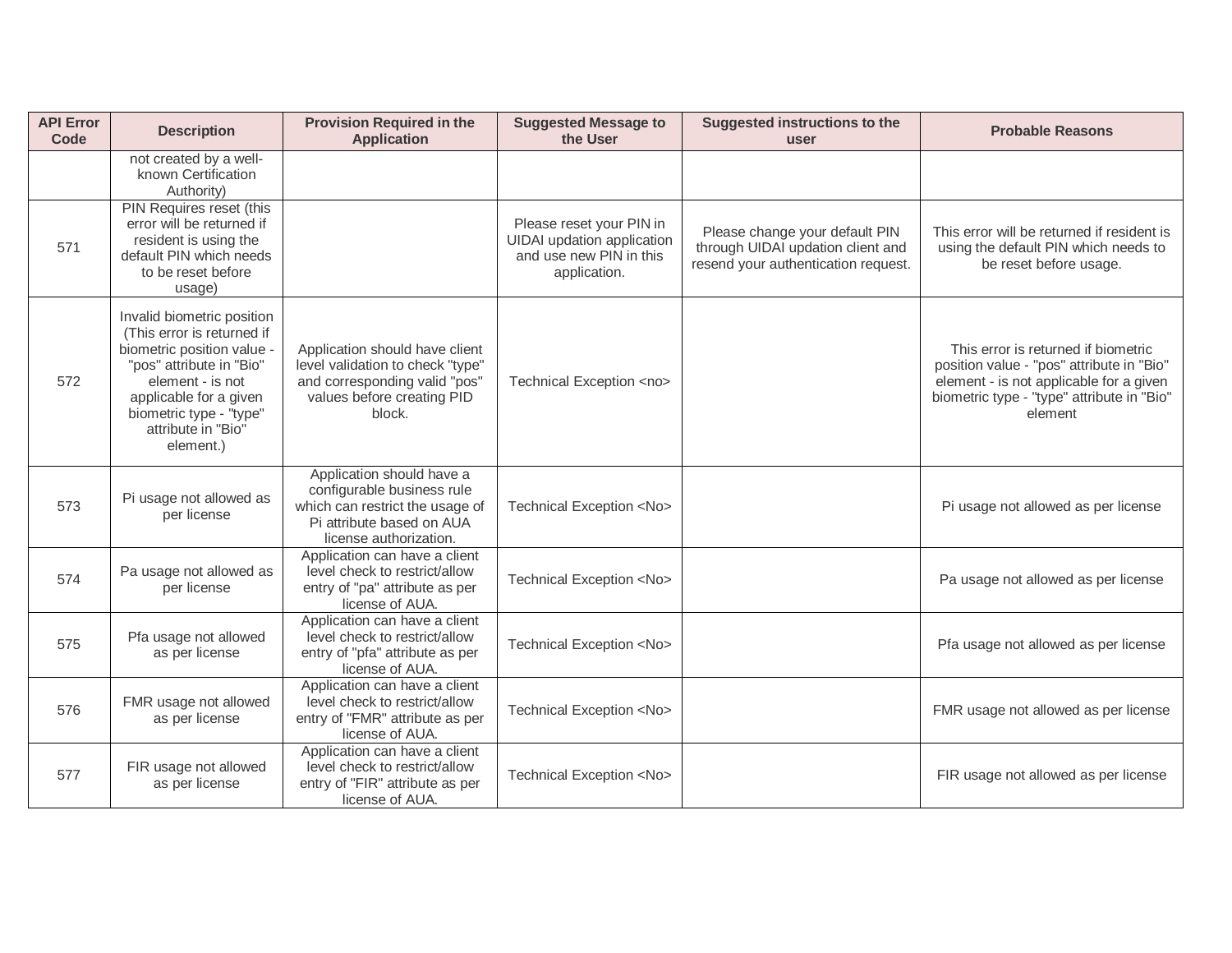| <b>API Error</b><br>Code | <b>Description</b>                                    | <b>Provision Required in the</b><br><b>Application</b>                                                                                                                                           | <b>Suggested Message to</b><br>the User | Suggested instructions to the<br>user              | <b>Probable Reasons</b>                                                                                                                                                                    |
|--------------------------|-------------------------------------------------------|--------------------------------------------------------------------------------------------------------------------------------------------------------------------------------------------------|-----------------------------------------|----------------------------------------------------|--------------------------------------------------------------------------------------------------------------------------------------------------------------------------------------------|
| 578                      | IIR usage not allowed as<br>per license               | Application can have a client<br>level check to restrict/allow<br>entry of "IIR" attribute as per<br>license of AUA.                                                                             | Technical Exception <no></no>           |                                                    | IIR usage not allowed as per license                                                                                                                                                       |
| 579                      | OTP usage not allowed<br>as per license               | Application can have a client<br>level check to restrict/allow<br>entry of "OTP" attribute as per<br>license of AUA.                                                                             | Technical Exception <no></no>           |                                                    | OTP usage not allowed as per license                                                                                                                                                       |
| 580                      | PIN usage not allowed<br>as per license               | Application can have a client<br>level check to restrict/allow<br>entry of "PIN" attribute as per<br>license of AUA.                                                                             | Technical Exception <no></no>           |                                                    | PIN usage not allowed as per license                                                                                                                                                       |
| 581                      | Fuzzy matching usage<br>not allowed as per<br>license | Application can have a client<br>level check to restrict/allow<br>entry of "ms" attribute in pi, pa<br>and pfa element as per license<br>of AUA.                                                 | Technical Exception <no></no>           |                                                    | Fuzzy matching usage not allowed as<br>per license                                                                                                                                         |
| 582                      | Local language usage<br>not allowed as per<br>license | Application can have a client<br>level check to restrict/allow<br>entry of local language attribute<br>in pi, pa and pfa element as per<br>license of AUA.                                       | Technical Exception <no></no>           |                                                    | Local language usage not allowed as<br>per license                                                                                                                                         |
| 586                      | FID usage not allowed<br>as per license.              | FID usage not allowed as per<br>license. This feature is being<br>implemented in a phased<br>manner                                                                                              | Technical Exception <no></no>           | Please contact authsupport team of<br><b>UIDAI</b> | FID usage not allowed as per license.<br>This feature is being implemented in a<br>phased manner.                                                                                          |
| 587                      | Name space not<br>allowed.                            | Name space usage is allowed<br>for wrapper API applications<br>like eKYC, MOU etc                                                                                                                | Technical Exception <no></no>           |                                                    | Name space usage is allowed for<br>wrapper API applications like eKYC<br>.MOU etc                                                                                                          |
| 588                      | Registered device not<br>allowed as per license       | The licence key used doesn't<br>support usage of Registered<br>devices services, contact Auth<br>support and get the new<br>lincencekey generated that<br>supports registered device<br>services | Technical Exception <no></no>           | Please contact authsupport team of<br><b>UIDAI</b> | The licence key used doesn't support<br>usage of Registered devices services,<br>contact Auth support and get the new<br>lincencekey generated that supports<br>registered device services |
| 590                      | Public device not<br>allowed as per license.          | Usage of Public devices not<br>allowed as per the Licence<br>provided                                                                                                                            | Technical Exception <no></no>           | Please contact authsupport team of<br><b>UIDAI</b> | Usage of Public devices not allowed as<br>per the Licence provided                                                                                                                         |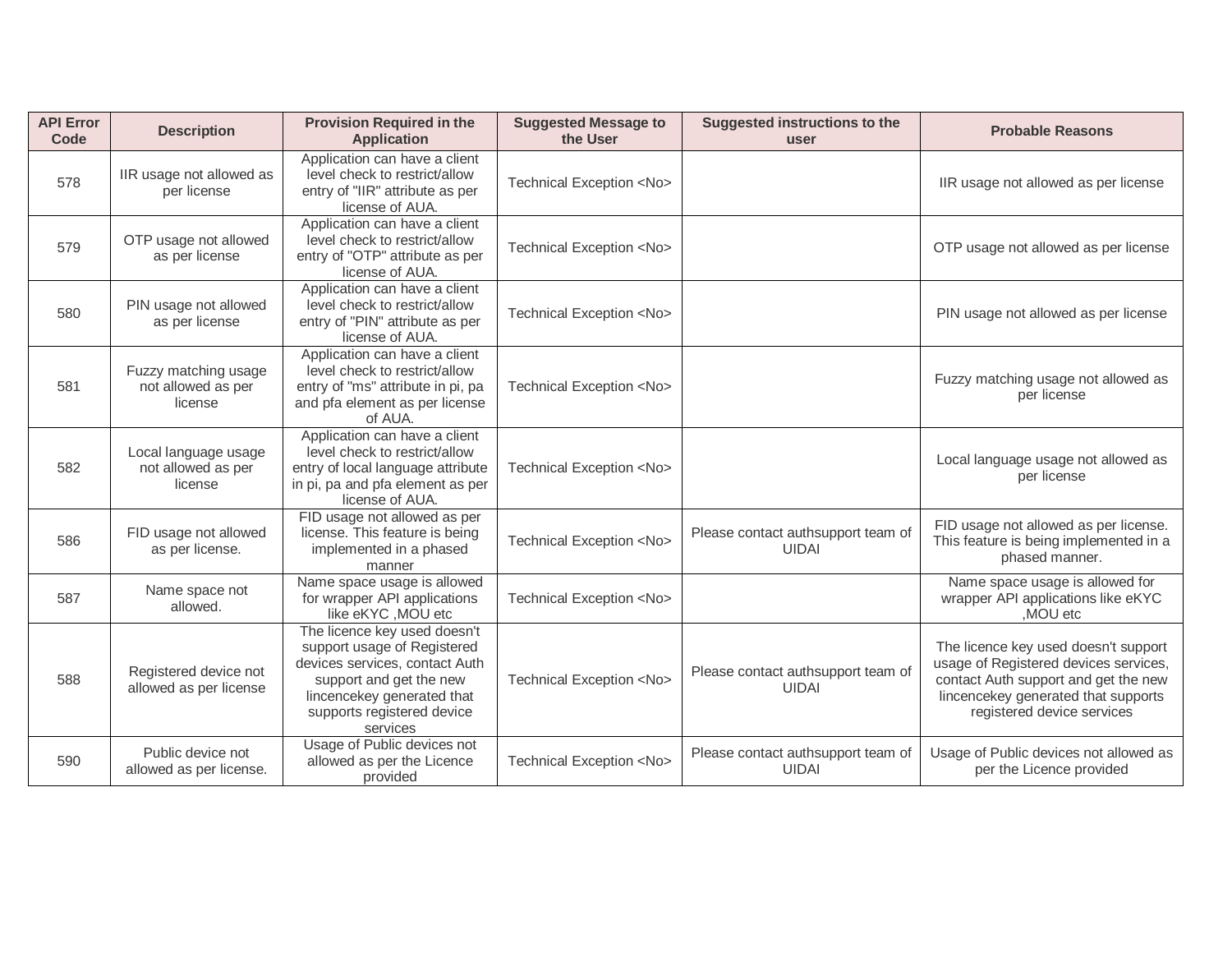| <b>API Error</b><br>Code | <b>Description</b>                                                | <b>Provision Required in the</b><br><b>Application</b>                                                                                                                                                                                                                                                                             | <b>Suggested Message to</b><br>the User          | <b>Suggested instructions to the</b><br>user                                                                                            | <b>Probable Reasons</b>                                                                                                                                             |
|--------------------------|-------------------------------------------------------------------|------------------------------------------------------------------------------------------------------------------------------------------------------------------------------------------------------------------------------------------------------------------------------------------------------------------------------------|--------------------------------------------------|-----------------------------------------------------------------------------------------------------------------------------------------|---------------------------------------------------------------------------------------------------------------------------------------------------------------------|
| 710                      | Missing "Pi" data as<br>specified in "Uses"                       | Application should validate pid<br>block before encrypting data<br>with API specified PID block<br>structure and "Uses" element<br>attributes values to ensure PID<br>block have all the elements and<br>attributes. Client level validation<br>should also be put to check all<br>mandatory and conditional<br>fields of API XML. | Technical Exception <no></no>                    |                                                                                                                                         | Missing "Pi" data as specified in "Uses"                                                                                                                            |
| 720                      | Missing "Pa" data as<br>specified in "Uses"                       | Same as 710                                                                                                                                                                                                                                                                                                                        | Technical Exception <no></no>                    |                                                                                                                                         | Missing "Pa" data as specified in<br>"Uses"                                                                                                                         |
| 721                      | Missing "Pfa" data as<br>specified in "Uses"                      | Same as 710                                                                                                                                                                                                                                                                                                                        | Technical Exception <no></no>                    |                                                                                                                                         | Missing "Pfa" data as specified in<br>"Uses"                                                                                                                        |
| 730                      | Missing PIN data as<br>specified in "Uses"                        | Same as 710                                                                                                                                                                                                                                                                                                                        | Technical Exception <no></no>                    |                                                                                                                                         | Missing PIN data as specified in "Uses"                                                                                                                             |
| 740                      | Missing OTP data as<br>specified in "Uses"                        | Same as 710                                                                                                                                                                                                                                                                                                                        | Technical Exception <no></no>                    |                                                                                                                                         | Missing OTP data as specified in<br>"Uses"                                                                                                                          |
| 800                      | Invalid biometric data                                            | AUA to review biometric device<br>being used and whether<br>templates are ISO compliant.                                                                                                                                                                                                                                           | Technical Exception <no></no>                    |                                                                                                                                         | FMR value is not ISO compliant - bad<br>header or other issue with templates.<br>FIR/IIR value is not compliant, or<br>templates could not be extracted for the     |
|                          | Missing biometric data                                            |                                                                                                                                                                                                                                                                                                                                    |                                                  |                                                                                                                                         | given FIR/IIR for matching purposes.<br>Missing biometric data as specified in                                                                                      |
| 810                      | as specified in "Uses"                                            | Same as 710                                                                                                                                                                                                                                                                                                                        | Technical Exception <no></no>                    |                                                                                                                                         | "Uses"                                                                                                                                                              |
|                          |                                                                   |                                                                                                                                                                                                                                                                                                                                    |                                                  | Ensure correct Aadhaar number is<br>entered and try authenticating<br>again.                                                            | AUAapplication must ensure that the<br>correct aadhaar number isused while                                                                                          |
| 811                      | Missing biometric data in<br>CIDR for the given<br>Aadhaar number |                                                                                                                                                                                                                                                                                                                                    | Your Biometric data is not<br>available in CIDR. | After repeated failure, if the<br>resident is genuine, exception<br>handling provision would need to<br>be followed to provide service. | transacting.<br>In case of repeated failures and if the<br>resident is genuine, exception handling<br>mechanism must be followed to provide<br>service to resident. |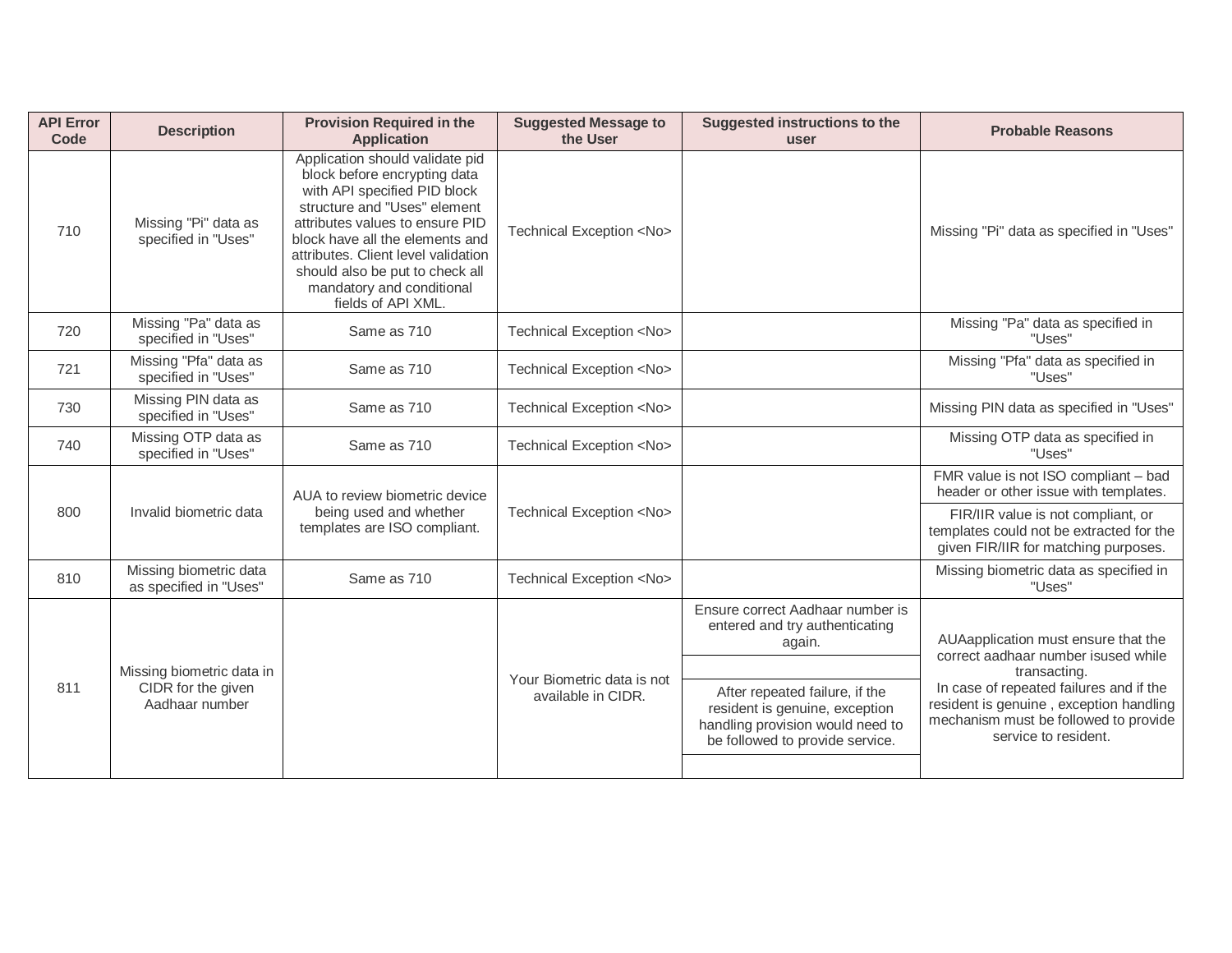| <b>API Error</b><br>Code | <b>Description</b>                                                                                                                                                                                                           | <b>Provision Required in the</b><br><b>Application</b>                                                                                                                                                              | <b>Suggested Message to</b><br>the User                                                                                   | <b>Suggested instructions to the</b><br>user                                                                                                       | <b>Probable Reasons</b>                                                                                                                                                                                                                                                                               |
|--------------------------|------------------------------------------------------------------------------------------------------------------------------------------------------------------------------------------------------------------------------|---------------------------------------------------------------------------------------------------------------------------------------------------------------------------------------------------------------------|---------------------------------------------------------------------------------------------------------------------------|----------------------------------------------------------------------------------------------------------------------------------------------------|-------------------------------------------------------------------------------------------------------------------------------------------------------------------------------------------------------------------------------------------------------------------------------------------------------|
|                          |                                                                                                                                                                                                                              |                                                                                                                                                                                                                     |                                                                                                                           | Please contact UIDAI helpdesk to<br>inform about the issue and to<br>understand the steps for the<br>updation of biometric information in<br>CIDR. |                                                                                                                                                                                                                                                                                                       |
| 812                      | Resident has not done<br>"Best Finger Detection".<br>Application should<br>initiate BFD application<br>to help resident identify<br>their best fingers. See<br>Aadhaar Best Finger<br><b>Detection API</b><br>specification. | Application should make<br>provison to initiate BFD API call<br>to help Aadhaar holder to<br>identify their best fingers.                                                                                           | You have not done best<br>finger detection so kindly<br>proceed with the BFD<br>process for successful<br>authentication. | Refer Aadhaar Best Detection API<br>specifications for details on the<br>BFD process.                                                              | Resident has not done "Best Finger<br>Detection".                                                                                                                                                                                                                                                     |
| 820                      | Missing or empty value<br>for "bt" attribute in<br>"Uses" element                                                                                                                                                            | Same as 710                                                                                                                                                                                                         | Technical Exception <no></no>                                                                                             |                                                                                                                                                    | Missing or empty value for "bt" attribute<br>in "Uses" element                                                                                                                                                                                                                                        |
| 821                      | Invalid value in the "bt"<br>attribute of "Uses"<br>element                                                                                                                                                                  | Same as 710                                                                                                                                                                                                         | Technical Exception <no></no>                                                                                             |                                                                                                                                                    | Invalid value in the "bt" attribute of<br>"Uses" element                                                                                                                                                                                                                                              |
| 822                      | Invalid value in the "bs"<br>attribute of "Bio" element<br>within "Pid"                                                                                                                                                      | AUA application should call the<br>registered device capture<br>function to obtain the bio record<br>as well as the signature string<br>(bs). "bs" is Base-64 encoded<br>signed biometric hash of the<br>bio record |                                                                                                                           |                                                                                                                                                    | "bs" is Base-64 encoded signed<br>biometric hash of the bio record and<br>formed by invoking the RD services<br>during the biometric capture method, if<br>the bs validation fails the error is<br>resulted                                                                                           |
| 901                      | No authentication data<br>found in the request (this<br>corresponds to a<br>scenario wherein none<br>of the auth data - Demo,<br>Pv, or Bios - is present)                                                                   | Application should validate that<br>User giveatleast one auth<br>factor before encryption of PID<br>block.                                                                                                          | Technical Exception <no></no>                                                                                             |                                                                                                                                                    | All factors of Auth are optional. Hence,<br>it is possible to attempt an auth without<br>specify any values for any of the factors<br>- Pi, Pa, Pfa, Bio or Pv. If none of<br>these elements have any value that<br>can be used for authentication<br>purposes, then, this error will be<br>reported. |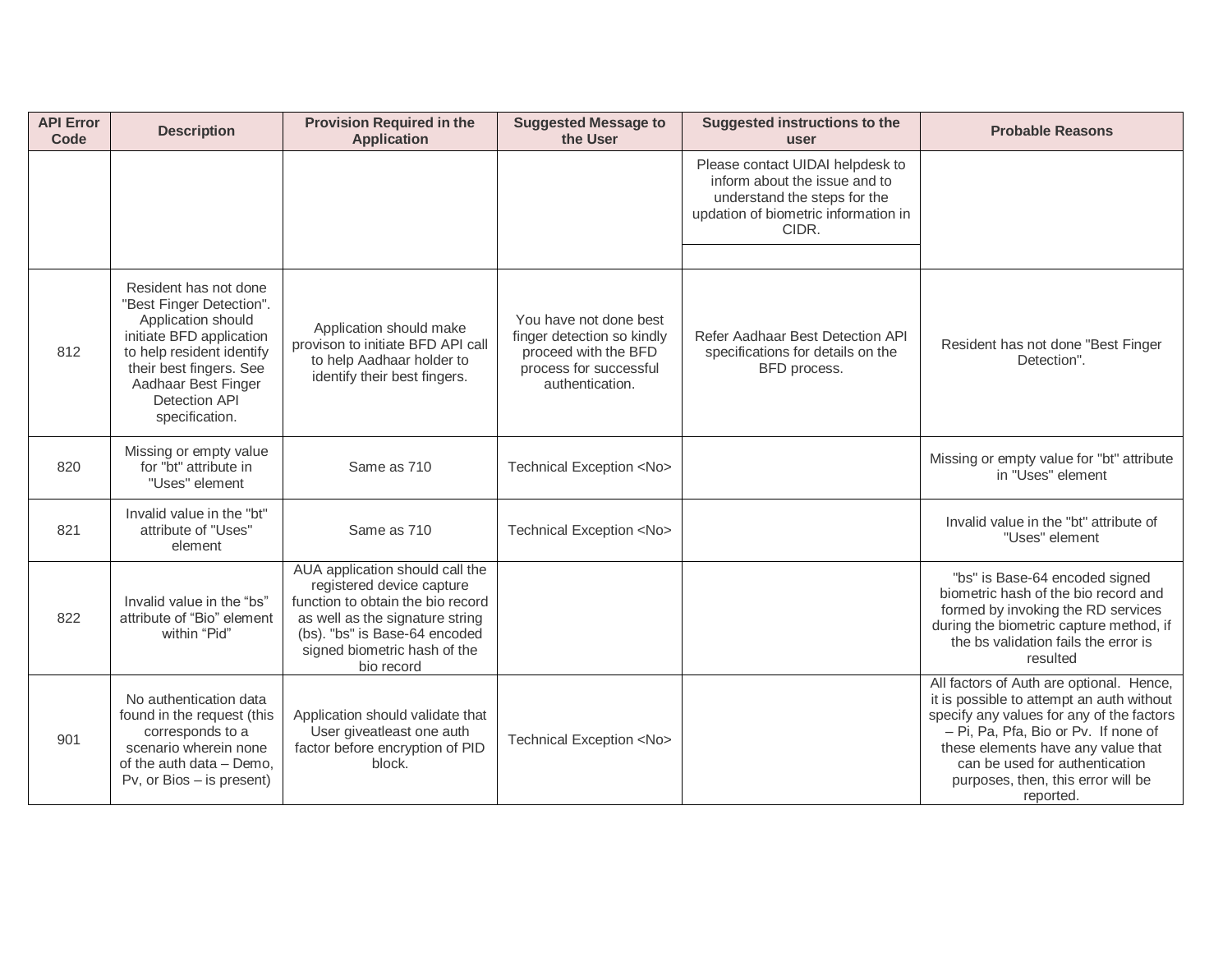| <b>API Error</b><br>Code | <b>Description</b>                                                                                                                                                                                                  | <b>Provision Required in the</b><br><b>Application</b>                                                                                                                                                | <b>Suggested Message to</b><br>the User                                             | <b>Suggested instructions to the</b><br>user                                     | <b>Probable Reasons</b>                                                                                          |
|--------------------------|---------------------------------------------------------------------------------------------------------------------------------------------------------------------------------------------------------------------|-------------------------------------------------------------------------------------------------------------------------------------------------------------------------------------------------------|-------------------------------------------------------------------------------------|----------------------------------------------------------------------------------|------------------------------------------------------------------------------------------------------------------|
| 902                      | Invalid "dob" value in the<br>"Pi" element (this<br>corresponds to a<br>scenarios wherein "dob"<br>attribute is not of the<br>format "YYYY" or<br>"YYYY-MM-DD", or the<br>age of resident is not in<br>valid range) | Application should have a client<br>level check to check dob date<br>format and age business rules<br>specified (Current Rule is that<br>age should not be less than 0<br>and greater than 150 years) | Please enter dob in<br>specified date format or<br>enter age in specified<br>range. | Re-enter the date of birth or age<br>and resend a new authentication<br>request. | "dob" attribute is not of the format<br>"YYYY" or "YYYY-MM-DD", or the age<br>of resident is not in valid range. |
| 910                      | Invalid "my" value in the<br>"Pi" element                                                                                                                                                                           | Same as 710                                                                                                                                                                                           | Technical Exception <no></no>                                                       |                                                                                  |                                                                                                                  |
| 911                      | Invalid "mv" value in the<br>"Pfa" element                                                                                                                                                                          | Same as 710                                                                                                                                                                                           | Technical Exception <no></no>                                                       |                                                                                  |                                                                                                                  |
| 912                      | Invalid "ms" value                                                                                                                                                                                                  | Same as 710                                                                                                                                                                                           | Technical Exception <no></no>                                                       |                                                                                  |                                                                                                                  |
| 913                      | Both "Pa" and "Pfa" are<br>present in the<br>authentication request<br>(Pa and Pfa are mutually<br>exclusive)                                                                                                       | Same as 710                                                                                                                                                                                           | Technical Exception <no></no>                                                       |                                                                                  | Attempt to use Pa and Pfa both in the<br>same request can result in this error.                                  |
| 930-939                  | Technical error that are<br>internal to authentication<br>server                                                                                                                                                    | AUA/ASA should call UIDAI<br>tech support.                                                                                                                                                            | Technical Exception <no></no>                                                       |                                                                                  | UIDAI server side issues. UIDAI tech<br>support to review the scenario and take<br>appropriate action.           |
| 940                      | <b>Unauthorized ASA</b><br>channel                                                                                                                                                                                  | AUA should consult ASA.                                                                                                                                                                               | Technical Exception <no></no>                                                       |                                                                                  |                                                                                                                  |
| 941                      | <b>Unspecified ASA</b><br>channel                                                                                                                                                                                   | AUA should consult ASA.                                                                                                                                                                               | Technical Exception <no></no>                                                       |                                                                                  |                                                                                                                  |
| 950                      | OTP store related<br>technical error                                                                                                                                                                                | No action required contact auth<br>support                                                                                                                                                            | Technical Exception <no></no>                                                       |                                                                                  | No action required contact auth support                                                                          |
| 951                      | Biometric lock related<br>technical error                                                                                                                                                                           | No action required contact auth<br>support                                                                                                                                                            | Technical Exception <no></no>                                                       |                                                                                  | No action required contact auth support                                                                          |
| 980                      | Unsupported option                                                                                                                                                                                                  | AUA to review the auth client to<br>check whether any dev feature<br>is being used in prod                                                                                                            | Technical Exception <no></no>                                                       |                                                                                  | Currently this error is not reported.<br>Can be used in future.                                                  |
| 995                      | Aadhaar suspended by<br>competent authority                                                                                                                                                                         | No action required contact auth<br>support                                                                                                                                                            |                                                                                     |                                                                                  | No action required contact auth support                                                                          |